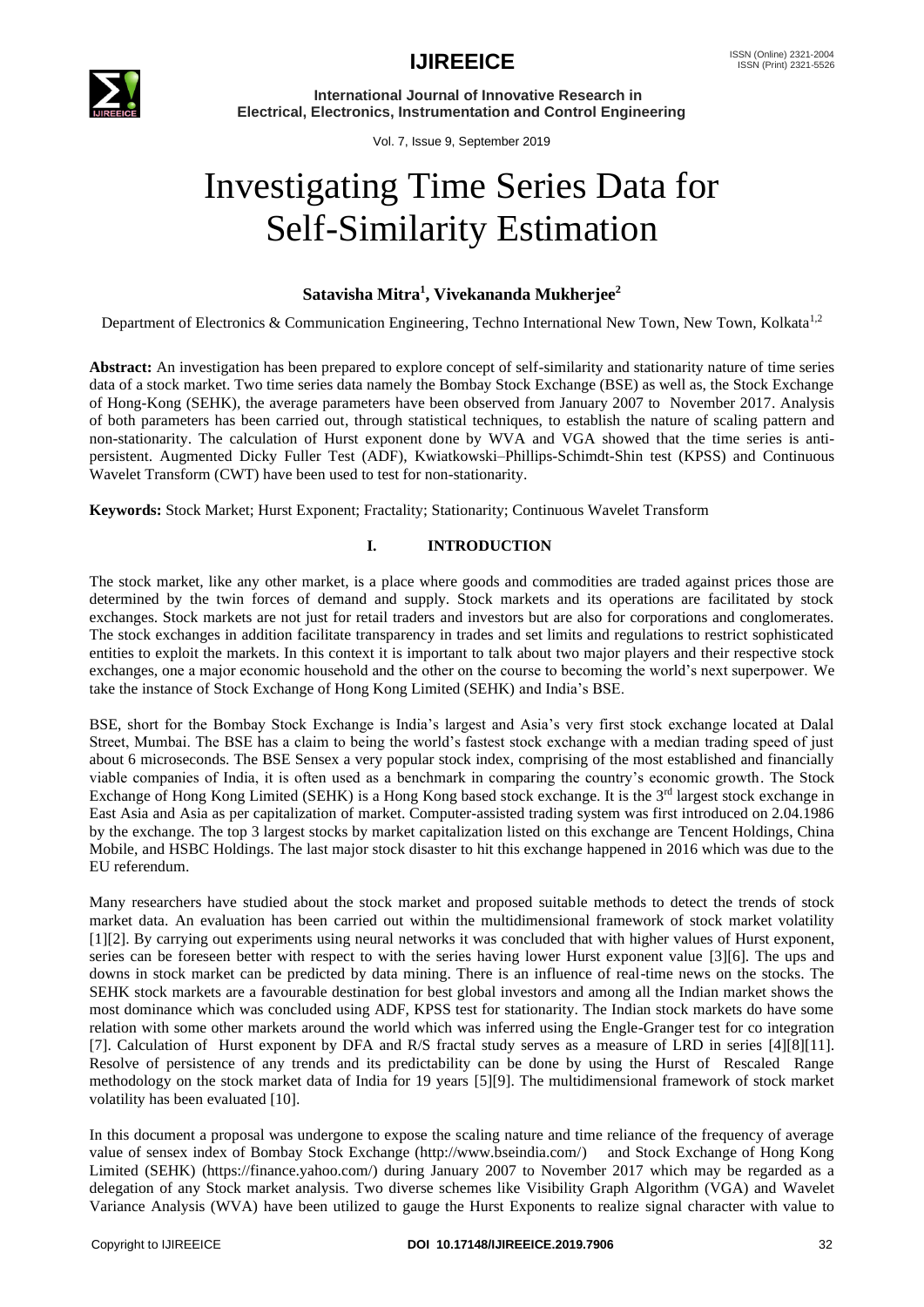

#### **International Journal of Innovative Research in Electrical, Electronics, Instrumentation and Control Engineering**

Vol. 7, Issue 9, September 2019

scales of a dissimilar nature for signal classification as in terms of Brownian motion of a fractional nature in order to check the stationarity or non-stationarity of the signals. For getting an incontestable termination concerning the time series' scaling, approximation of the Hurst Exponent by more than one technique is expected to be more helpful. Hence two processes (mentioned above) were selected to work out the Hurst Exponent for confirming the legitimacy of the finale taken away from the outcome. Two binary based methods namely ADF and KPSS tests and Time Frequency Representation (TFR) based method Continuous Wavelet Transform (CWT) have been incorporated for getting the unarguable conclusion regarding the stationarity/nonstationarity behavior of that specified profile.

### **II. MATERIAL & METHODOLOGY**

#### **A. Data**

Analysis of stock market trends is extremely important for investors as well as business owners in the current scenario, since it gives an overview of the nature of classes of stock, which in turn can provide important market analysis insights for all concerned parties. It also has the general advantage that, rather than trying to predict market characteristics by following several major stocks, time-series analysis of index data offers a more probable set of market predictions based on index data variations. The current paper makes an effort to unravel the trends of stock market index data and investigate the nature of stationarity of the dataset. The average values of Hong Kong Stock Exchange Hang Seng Index, Hong Kong (https://finance.yahoo.com/) and BSE sensex, India (http://www.bseindia.com/) have been observed and examined for a period of 10 years from January 2007 to December 2017, for ensuring statistical significance of trend data. The summary statistics and plotting of both the time series data are represented in Table 1 and Figure 1 respectively. Summary statistics represents the statistical nature of that specified signal.

Table 1: Summary Statistics for HK and BSE stock exchange data

| Score                     | <b>SEHK</b> | <b>BSE</b> |
|---------------------------|-------------|------------|
| Mean                      | 21684.83    | 20405.59   |
| Median                    | 22077.7     | 19285.91   |
| Mode                      | 27629.04    | 16248      |
| <b>Standard Deviation</b> | 3058.3      | 5304.53    |
| Variance                  | 9353400     | 28138042   |
| Maximum                   | 31619.77    | 31301.44   |
| Minimum                   | 11636.23    | 8184.66    |
| <b>Skewness</b>           | 0.7938      | .079264    |
| Kurtosis                  | 4.8189      | 2.2991     |



Fig.1. Plot of Daily average Sensex value for SEHK and BSE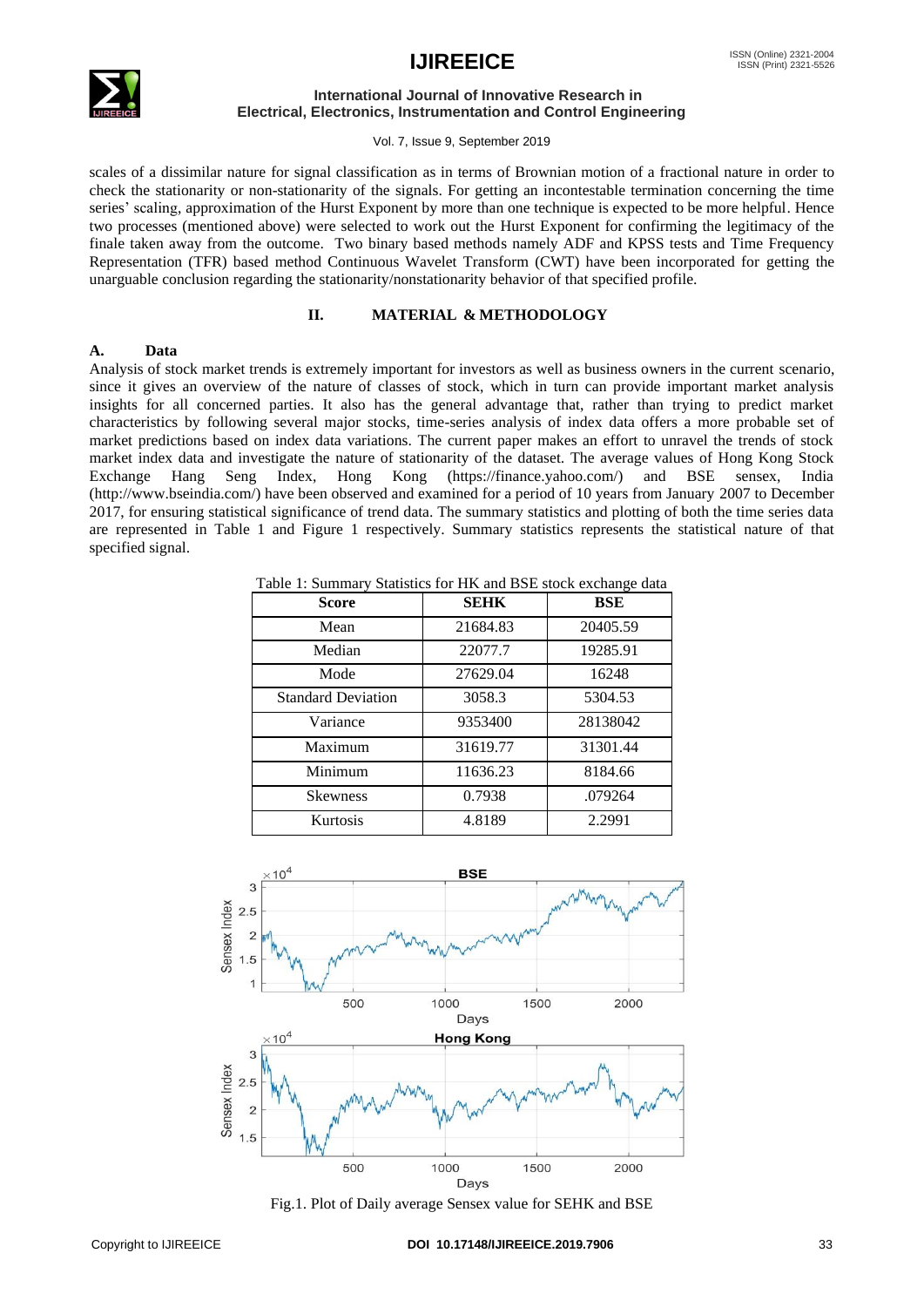

#### **International Journal of Innovative Research in Electrical, Electronics, Instrumentation and Control Engineering**

Vol. 7, Issue 9, September 2019

### **B. Method of Analysis**

A Hurst exponent assessment between 0 and 0.5 is analytical of anti-persistent activities and as its value approaches 0, the time series has a greater tendency to relapse to its long-term mean values. A Hurst value between 0.5 and 1 shows persistent activities. Superior the H, stronger is the trend. An anti-persistent sequence has an attribute of "mean reverting", which connotes an up value is likely to be succeeded by a down value, and so on. The strength of "mean reverting" increases as H approaches 0.0. A persistent series is tendency emphasizing, which means the direction (up or down evaluated to the last value) after that value is more probable to be same as existing value. The power of drift augments as H move towards 1 [12][13][14].

In regulation to calculate Hurst Exponent for any time series data we know how to adapt any estimator as of a large number of estimators. For this paper, two major methods have been used for the calculation of Hurst value i.e. Visibility Graph Analysis (VGA) and the Wavelet Variance Analysis.

### 1. Visibility Graph Algorithm (VGA)

In the approach developed in this paper the time series is converted to a graph based on visibility criteria. The basic idea of visibility graph algorithm can be described as follows:  $X = \{x_i\}_{i=1,\dots,n}$  are time series with *n* nodes; if any two nodes  $(t_a, x_a)$  and  $(t_b, x_b)$  are visible with each other, then  $\forall (t_i, x_i) \in X$  with  $t_a < t_i < t_b$  should satisfy the constraint of

$$
x_i < x_b + (x_a - x_b) \frac{(t_b - t_i)}{(t_b - t_a)} \tag{1}
$$

The complex networks after transformation can ensure that each node except the first and the last time point can at least connect with two adjacent ones. The nature of variation inherent in the series can be determined based on the visibility graph. For example, periodic series map into regular graphs, random series into random graphs and fractal series into scale free graphs. Hence a fractal series having a power-law distribution  $M(x) = x^{-\alpha}$  can be found to be representable in the form of a scale free graph. The mathematical form of the exponent  $\alpha$  is

$$
\alpha = 1 + N \left[ \sum_{i=1}^{N} \log \frac{x_i}{x_{\min}} \right]^{-1} \tag{2}
$$

Here N represents the total numbers of values,  $x_i$  ( $i = 1, 2, ..., N$ ) are the values of the time series and  $x_{min}$  is the minimum value of x exhibiting power law behavior.  $\alpha$  is linearly related with the Hurst Exponent (H) [15]. Wavelets are well localized in both time and frequency domain whereas the standard Fourier transform is only localized in frequency domain.

#### 2. Wavelet Variance Analysis (WVA)

In order to get the characteristics of time series, there is an entirely different research approach that is Wavelet analysis [15]. This method is explained below:

Continuous wavelet transform, or coefficient, for time series  $f(t)$  is given by:

$$
W(t, a) = \frac{1}{a^2} \int_{-\infty}^{\infty} \dot{g} \, t, a(t^{\circ}) f(t^{\circ}) dt^{\circ} \tag{3}
$$

Here, ġ represents the complex conjugate form of *g* which is the mother wavelet. Considering scale or dilatation parameter ġt and translation parameter *t* , a (t°)is given by:

$$
\text{gt, a (t}^{\circ}) = \frac{1}{a^{\frac{1}{2}}} g\left(\frac{t^{\circ} - t}{a}\right) \tag{4}
$$

The Scalogram is obtained as the plot of the square of the modulus of  $W(t, a)$  in  $t - a$  plane.

Variance of 
$$
(t, a)
$$
,  $v(a) = E(W^2) - E(W)^2$  (5)

If the scaling of the time series is linear,  $v(a)$  is found to follow a power law of a, represented as  $v(a) \sim a^{\delta}$  considering  $\delta$  to be the exponent of variance of the wavelet.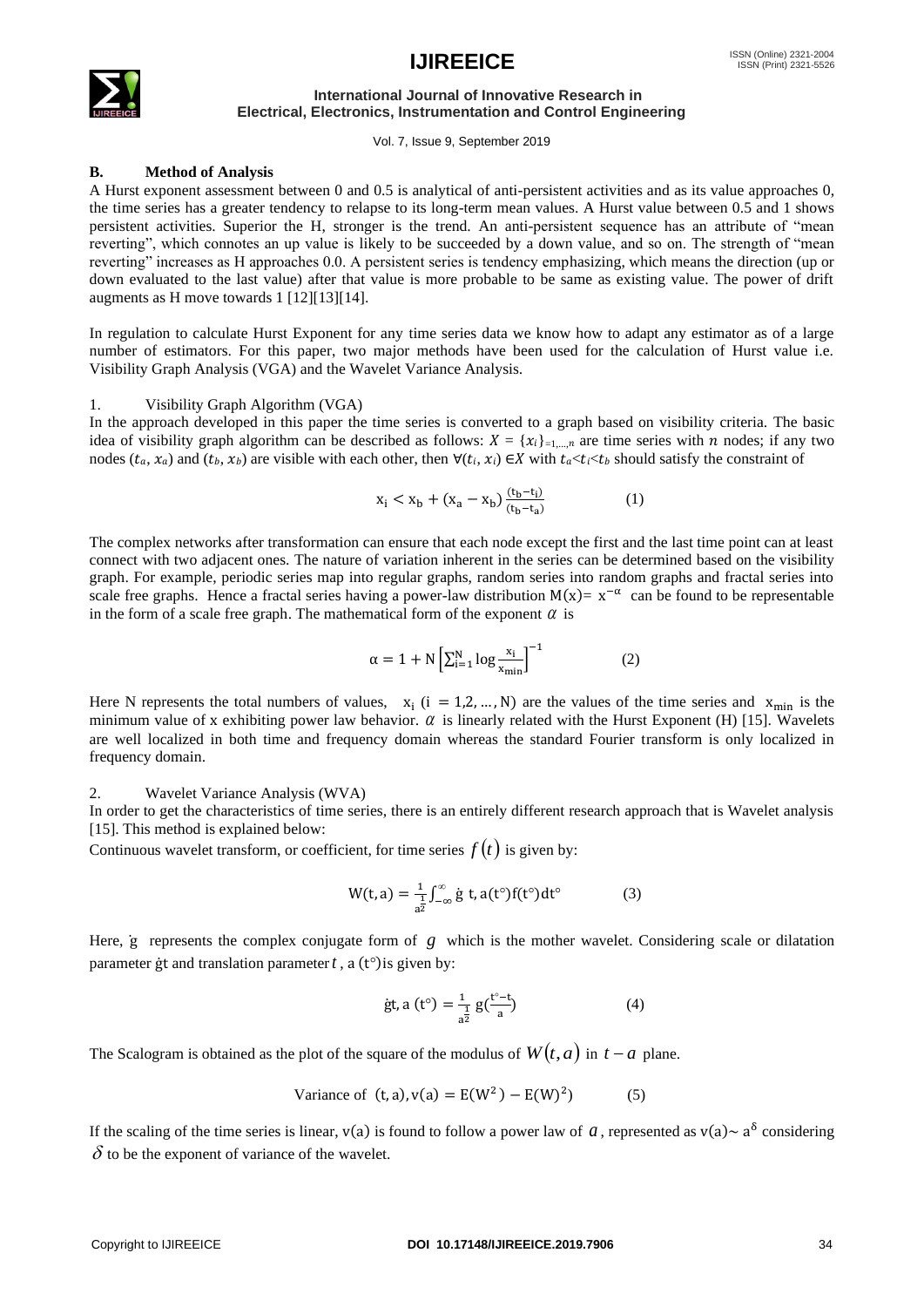# ISSN (Print) 2321-5526



# $\mathsf{IJIR} \mathsf{EEICE}$   $\mathsf{^{ISSN}}$   $^{(Online) 2321-2004}$

#### **International Journal of Innovative Research in Electrical, Electronics, Instrumentation and Control Engineering**

#### Vol. 7, Issue 9, September 2019

Double log plot of v(a) versus a is used to determine  $\delta$  and its values are found to range between 1 and 3, that is,  $1 \le$ δ ≤ 3. Considering a fractional Gaussian noise (FGN) type signal,−1 ≤ δ ≤ 1 while considering Fractional Brownian Motion (FBM),  $1 \le \delta \le 3$ .

The wavelet Hurst exponent  $H_w$  can be obtained from  $\delta$  as:

$$
H_{\omega} = \begin{cases} \frac{\delta + 1}{2} & -1 \le \delta \le 1 \text{ (FGN)}\\ \frac{\delta - 1}{2} & 1 \le \delta \le 3 \text{ (FBM)} \end{cases}
$$
(6)

In order to perform the wavelet analysis we also need to select what family of wavelet filters to use. In our case we used the Haar (discrete) filter [16].

#### **C. Test for Stationarity / Non-Stationarity**

A stationary process is one where invariance is observed in the mean, variance and autocorrelation structures over time. A non-stationary process has a variable variance and tends to assume values far from a long-run mean estimate, and does not converge to the estimated long-run mean over time. A stationary process on the other hand converges to a constant long-term mean, and is also observed to have a constant time-independent variance. We implemented the visibility-graph construction algorithm in a brute-force manner. If algorithms such as sweep line are used, the implementation will be much more efficient.

#### 1. Kwiatkowski–Phillips–Schmidt–Shin (KPSS)

The Kwiatkowski–Phillips–Schmidt–Shin (KPSS) test are used for testing a null hypothesis for confirming the stationarity of a given time series. A stationary time series is one wherever statistical properties remain invariant over time. The [null hypothesis](http://www.statisticshowto.com/probability-and-statistics/null-hypothesis/) for the test assumes stationarity of the given dataset. Hence the [alternate hypothesis](http://www.statisticshowto.com/what-is-an-alternate-hypothesis/) for the test infers that the dataset under consideration is non-stationary. The KPSS test works on the principle of [linear](http://www.statisticshowto.com/simple-linear-regression/)  [regression.](http://www.statisticshowto.com/simple-linear-regression/) It breaks up a series into a [deterministic t](http://www.statisticshowto.com/deterministic/)rend (βt) and a [random walk](http://www.statisticshowto.com/random-walk/) ( $r_t$ ) with a stationary error (ε<sub>t</sub>), represented by the equation of regression shown in equation 7 below.

$$
x_t = r_t + \beta t + \varepsilon_t \tag{7}
$$

This test can be considered a Lagrange multiplier test of the hypothesis that a random walk along the dataset given will be found to have the variance parameter equal to zero.

#### 2. Augmented Dickey Fuller (ADF)

Augmented Dickey Fuller test was developed by David Dickey and Wayne Fuller. The Augmented Dickey–Fuller test (ADF) tests the presence of a [unit root](https://en.wikipedia.org/wiki/Unit_root) in a [time series](https://en.wikipedia.org/wiki/Time_series) sample.

The procedure of application of the ADF test is similar to the Dickey–Fuller test; however it is applied to the model:

$$
\nabla Y(t) = \alpha + \beta t + \gamma Yt - 1 + \dots + \delta p - 1 + \nabla Yt - p + 1 + \varepsilon t \tag{8}
$$

Here  $\alpha$  is assumed to be a constant,  $\beta$  represents the time trend coefficient with p having the lag order of the autoregressive process. The test for obtaining unit root is carried out under the null hypothesis  $\gamma=0$  against the alternative hypothesis of γ<0. The statistic corresponding to the test is obtained from equation 8 shown below.

$$
\text{DF}\tau = \frac{\hat{\gamma}}{\text{SE}(\hat{\gamma})} \tag{9}
$$

The value of the statistic obtained in this manner can be compared to the relevant critical value for the Dickey–Fuller Test.

ADF is utilized over DF for a larger and more complicated set of time series models. There are 2 hypotheses for the experiment: 1) The [null hypothesis](http://www.statisticshowto.com/probability-and-statistics/null-hypothesis/) for this test assumes the existence of a unit root. The [alternate hypothesis](http://www.statisticshowto.com/what-is-an-alternate-hypothesis/) differs slightly according to the equation that is used. The alternate hypothesis generally used is that the time series is stationary (or trend-stationary). The major difference between ADF and KPSS is that their null hypotheses are complementary i.e. for ADF the null hypothesis states that the series should be non-stationary and for KPSS it should be stationary. As a result of KPSS complementary result it is often used in conjunction with ADF to reinforce the results obtained. For our time series data when these tests are performed complementary results from ADF test and KPSS test are obtained. Both of them agree upon the fact of non-stationarity of the series. The null hypothesis is rejected by KPSS while ADF accepts it. Therefore a consensus is achieved from this that the times series are nonstationary.

#### Copyright to IJIREEICE **DOI 10.17148/IJIREEIC[E.2019.7906](http://206.189.223.122/wp-content/uploads/2014/12/IJIREEICE-20.pdf)** 35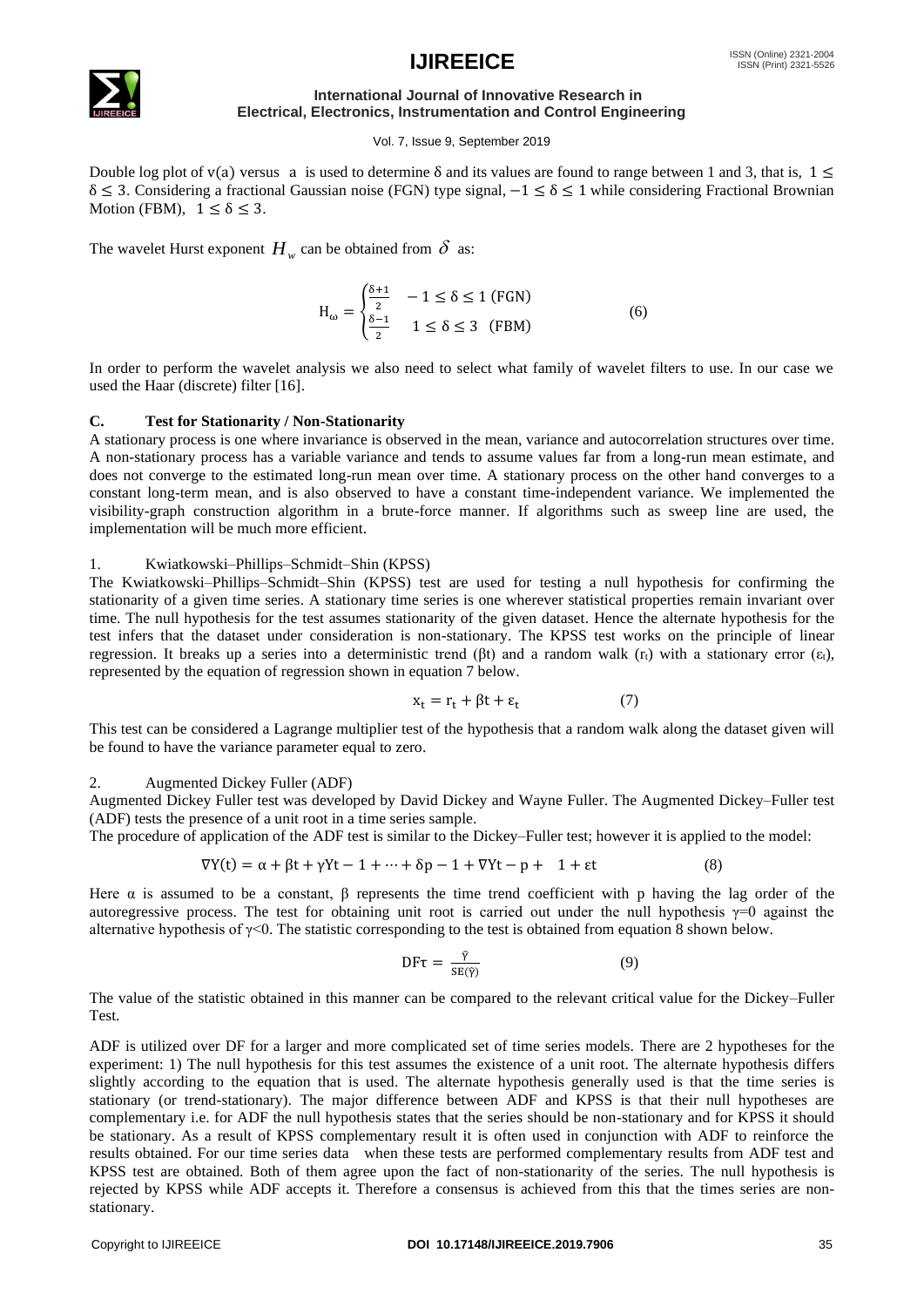

#### **International Journal of Innovative Research in Electrical, Electronics, Instrumentation and Control Engineering**

Vol. 7, Issue 9, September 2019

### 3. Continuous Wavelet Transform (CWT) Method

Actual global information or signals normally expose the slow altering trend or oscillations scattered with transient. Though Fourier Transform (FT) is a potential method for statistical examination, but it doesn't characterize sudden transforms proficiently. FT indicates data as computation of sine waves that are not contained in time or space. Waves fluctuate eternally, thus to precisely scrutinize signals that have sudden changes, must apply fresh set of functions which are contained with time and frequency. This introduced the subject of wavelets.

The primary goal of the Continuous Wavelet Transform (CWT) [17] [18] is concerned with obtaining the signal's energy allocation concurrently in the time domain as well as the frequency domain. The continuous wavelet transform is an oversimplification of the Short-Time Fourier Transform (STFT) that allows for the analysis of non-stationary signals at multiple scales. Key features of CWT are time frequency investigation and straining of time localized frequency components. The mathematical equation for CWT is given below:

$$
C(a,\tau) = \int \frac{1}{\sqrt{a}} \psi \left( t - \frac{\tau}{a} \right) x(t) dt \tag{10}
$$

Where C  $(a, \tau)$  is the function of the parameter  $a, \tau$ .

The parameter a is the dilation of wavelet (scale) and  $\tau$  defines a translation of the wavelet and indicates the time localization;  $\psi$  (t) is the wavelet. The coefficient  $\frac{1}{\sqrt{a}}$  is an energy normalized factor (the energy of the wavelet must be the same for different a value of the scale).

### **III. RESULTS**

The values of Hurst exponents for the two time series like HK and BSE has been calculated using the two methods, WVA and VGA which are being tabulated below in TABLE 2.

| <b>Methods</b> | Hurst exponent (H) |        |  |  |
|----------------|--------------------|--------|--|--|
|                |                    | BSE    |  |  |
| WVA            | 0.4568             | 0.3546 |  |  |
| VGA            | 0.4340             | 0.0678 |  |  |

|  | Table 2: Calculated Hurst Exponent values for BSE and HK. |  |  |  |  |
|--|-----------------------------------------------------------|--|--|--|--|
|  |                                                           |  |  |  |  |

From the table it is found that Hurst value for both the case is less than 0.5. Now this indicates that the stock prices are highly volatile and anti-trended. Also as the values are less than 0.5 and greater than 0 they show anti-persistent behaviour.



Fig. 2. CWT analysis for SEHK data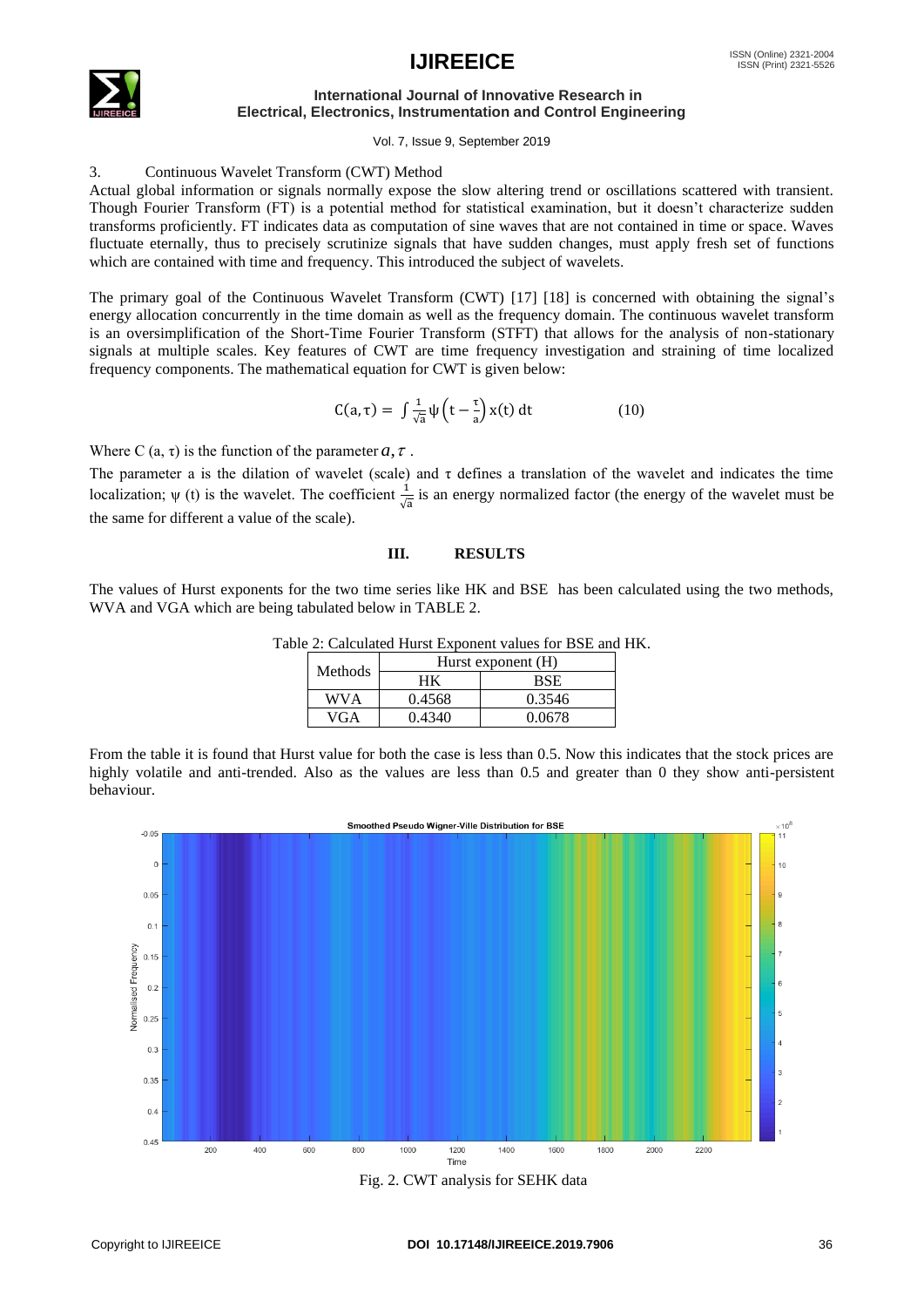

#### **International Journal of Innovative Research in Electrical, Electronics, Instrumentation and Control Engineering**

Vol. 7, Issue 9, September 2019

This anti-persistent behaviour show that time series has a tendency to revert back to its long term value. Both the series shows a tendency to revert back this means that some sort of function drives them both to return to its long term value. Now the most stable long term value would be that of the mean as it is most stable point for any kind of change. This function consistently drives them to get stabilised. The calculated binary value of ADF for both SEHK and BSE are logical 0 and KPSS are logical 1 respectively. Both of them agree upon the fact that the series is non-stationary. KPSS rejects the null hypothesis while ADF accepts it. Therefore a consensus is achieved from this that the times series are non stationarity in nature. Scalogram Percentage energy for each wavelet coefficient for the two time series are shown in Figure 2 and Figure 3 respectively.



Fig**.** 3**.** CWT analysis for BSE data

It can thus be inferred that the small CWT coefficients dominate the majority of the time-scale plane and also that density of the various CWT coefficients vary considerably all through, giving an indication of non-stationarity in the input time series. Relatively small portions of the Scalogram are occupied by the intermediate sized CWT coefficients towards the beginning and large sized CWT coefficients towards the end. Both the time series of stock market data are non stationary in nature.

### **IV. CONCLUSION**

The value of Hurst Exponent of any method is larger than 1/2 or may be fewer than 1/2 however unequal to 1 which normally confirms that the dynamics of the system are nonlinear. Hence in conclusion we may consider both time series to be nonlinear in terms of the dynamics since the Hurst values obtained are less than  $1/2$ . In addition the antipersistent behavior of average value of sensex of both BSE and SEHK give the outline of the subsistence of a little unconstructive response system that desires to be exposed more in the successive work. The small value of H denotes more steadiness of the BSE than that of the SEHK. Again it is found that there is non-Stationary in both the time series. So, it can be concluded that the SEHK and BSE are not a random trend somewhat it is multifaceted and non-linear, stable process. As the sensex value of SEHK and BSE are used as the vital figures of worth to evaluate the economical stability of country, the consequent mechanism is to discover the character of the non-linear dynamics and originate a representation following current effort conclusions. A natural extension to this work is the analysis and comparison between the remaining stock markets which would also help in understanding the markets and their behavior to setting up a model for the prediction of the market's future growth. The accuracy of the model would help in analyzing future worth in a better way.